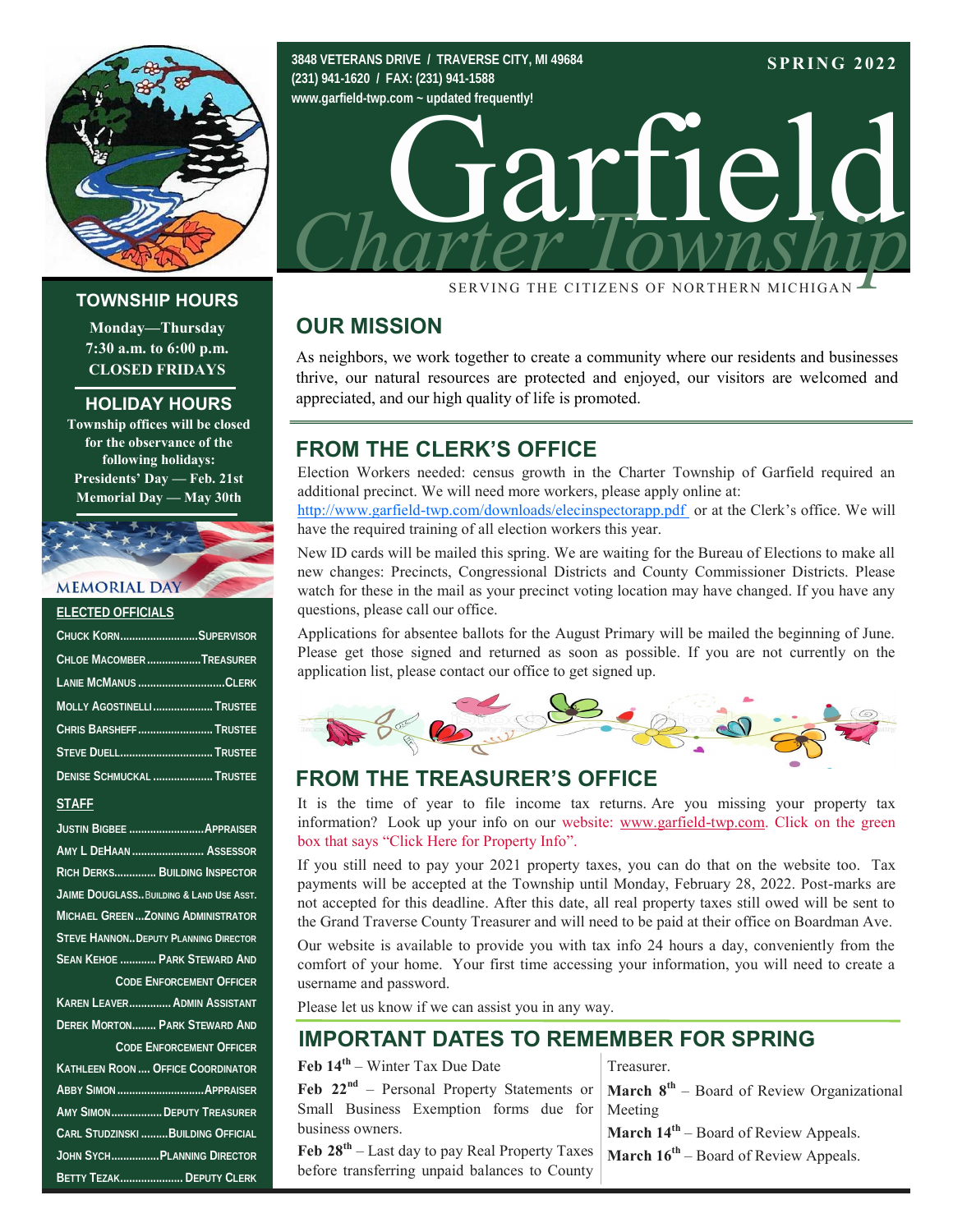# **FROM THE ASSESSOR'S OFFICE**

**Being an informed property owner** may help reduce your need to appeal your property's value to the Township Board of Review! Property owners are ALWAYS encouraged to stop in and review their property records. Assessing staff will help explain the record and ensure that the information is accurate. If something is incorrect, we can make corrections to reflect what is actually on the property! We value over 7,300 properties annually - it is impossible to visit them all each year and to be 100% accurate, so it is important that property owners help.

Michigan's property tax system was instituted early in our history and provides funding for education and local government as well as police and fire protection. The system relies on the determination of Fair Market Value. In order to maintain the system's integrity, routine property visits are necessary and are made by the three agencies charged with maintaining the property tax system.

**The Local Assessor** determines the value of each parcel annually. To accomplish this, a mass appraisal system (based on a construction cost manual, modified by similar, sold properties) is used. The costs used to value buildings require exterior measurements of the buildings, and relies on property visits to accurately catalog the property's land and building attributes (record card review).

**The County Equalization Department (CED)** determines proper overall assessment levels for each unit in each property class within the county. Equalization studies are used to make these determinations, and also require property visits of sold properties and/or appraisals on random samples selected each

#### **IS YOUR SMALL BUSINESS TAX EXEMPT?**

As a small business owner, did you know that you can legally **pay NO Personal Property taxes**?

And, avoid the hassle of completing annual Personal Property statements!

#### **If your eligible small business paid Personal Property taxes in 2021, simply fill out Form 5076 COMPLETELY, sign it AND return it to the Assessor (postmarked) by February 22, 2022, to become EXEMPT!**

If your business has personal property worth less than \$80,000 (true cash value), you may qualify to file Form 5076, Small Business Property Tax Exemption Claim under MCL 211.9o. And, if Form 5076 was filed for 2021, and the exemption was granted, it will continue until the taxpayer no longer qualifies.

#### **No more Personal Property statements of any kind!**

If the business makes purchases of equipment that puts them over the \$80,000 threshold, taxpayers are required to file Rescission Form 5618 indicating they no longer qualify for the exemption AND a personal property statement (form L-4175) no later than February  $20^{th}$  (February  $22^{nd}$  for 2022) of the year



year. Value conclusions are made using the same cost manual and procedures that Assessors are required to use.

**The State Tax Commission (STC)** through the Property Services Division (PSD) monitors both the Assessor and CED throughout the annual assessment cycle. PSD staff may make random property visits in the monitoring process, which leads to the STC determination of State Equalized Value (SEV). Value conclusions are made using the same cost manual and procedures used by Assessors and CED.

These routine property visits depend on property owner participation. The property tax system relies on a three-tiered check-and-balance process that requires these visits to maintain its integrity. As a property owner, you may choose whether to participate. Simply call, write or email us stating your request. We hope you will participate because accurately cataloging a property's land and building attributes for the record is beneficial to the property owner and essential to the property tax system.

If you have questions about your property record, valuation or anything else assessing related, please do not hesitate to stop in, call or email us  $(231-941-1620, \frac{adehaan(0)garfield-two.com}{adehaan(0)garfield-two.com})$ 



the property is no longer eligible. Failure to file Form 5618 will result in significant penalty and interest.

Taxpayers are reminded that they must be able to provide evidence to support their exemption at the request of the Assessor. Assessors may audit the personal property records of businesses within their jurisdiction. It is important (and required by MCL 211.22) that taxpayers keep accurate personal property records.

Personal property forms are mailed to all businesses in Garfield Township that are not already exempt at the end of December each year, and are available in the Assessor's Office or on-line at:

www.garfield-twp.com/personalproperty.asp OR

https://www.michigan.gov/taxes/0,4676,7-238-43535\_72736--- ,00.html

Questions about this or any other personal property reporting requirements should be directed to the Assessors Office (231-941-1620).

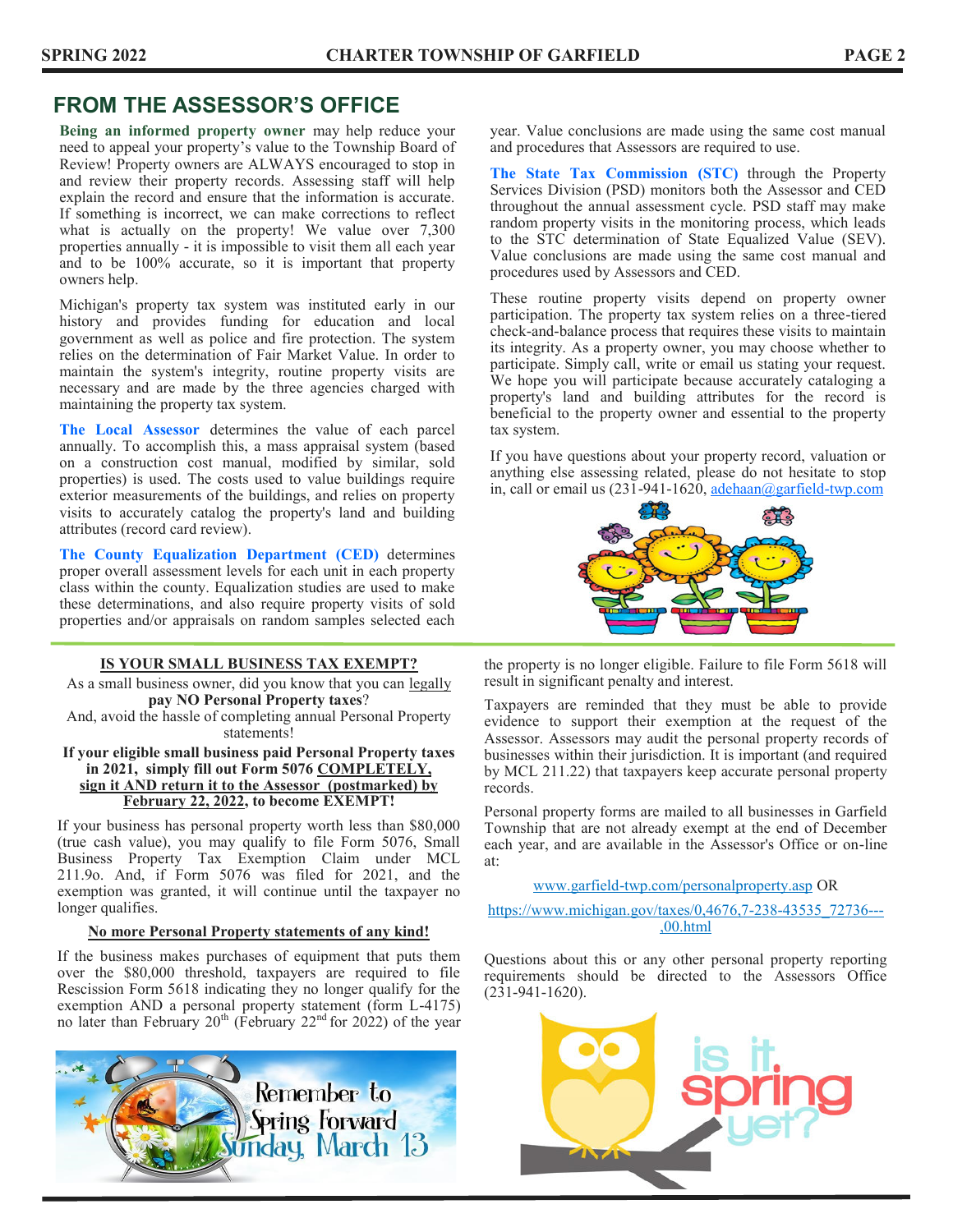# **FROM THE PLANNING OFFICE**

#### **2022 Planning Projects**

The Planning Department is looking forward to two key planning projects in 2022. The Township will be working with Environmental Consulting & Technology, Inc. (ECT) on a park design plan for the Grand Traverse Commons Natural Area. Planning Staff are also working with Michigan State University urban planning students on a sidewalk and trails inventory and opportunities analysis, which will help to inform future updates to the Township Master Plan.

The Commons Natural Area, one of the most well-known Township parks, has many different types of users. People use these trails for hiking, bicycling, running, dog walking, cross-country skiing, and more. The park design planning process will help determine a preferred design for the park to meet the year-round needs of all users, create access between the park and surrounding areas, incorporate native landscaping materials, and protect and enhance the park's delicate natural resources and wildlife habitat. As the project moves forward, there will be many opportunities to provide input. Stay tuned for information on how you can provide feedback throughout this planning process!

There are about 40 miles of multi-use paved trails, nature trails, and sidewalks throughout the Township. Last November, the Township provided \$800,000 to the Grand Traverse Regional Community Foundation for the long-planned establishment of a maintenance endowment fund for the Boardman Lake Loop Trail. Building on the Township's continued support for trails, urban planning students from Michigan State University and Township Planning Staff will be working on a project to create a digital inventory of trails and sidewalks, evaluate gaps between the existing trails and sidewalks, and explore potential opportunities for additional trails and sidewalks. The students will present their findings at a Planning Commission meeting later this spring, and the information learned in this project will be helpful as the Township updates its Master Plan in the next few years.



Footbridge in the Commons Natural Area

# **TEST YOUR KNOWLEDGE**

# **GARFIELD TOWNSHIP TRIVIA QUIZ**

#### **ACROSS**

- 4. Current Garfield Township Supervisor
- 5. The year Garfield Township was established
- 6. How many bodies of water in Garfield Township
- 9. Who was the longest tenured Supervisor

#### **DOWN**

- 1. What is the ghost town on the northwestern shore of Silver Lake called
- 2. Who was the first settler in 1853
- 3. Garfield Township was formerly known as
- 7. What was the area behind Meijer's known as
- 8. One of the earliest pioneers of Garfield Township

(Some answers contain more than one word with no spaces)

# Did you know....